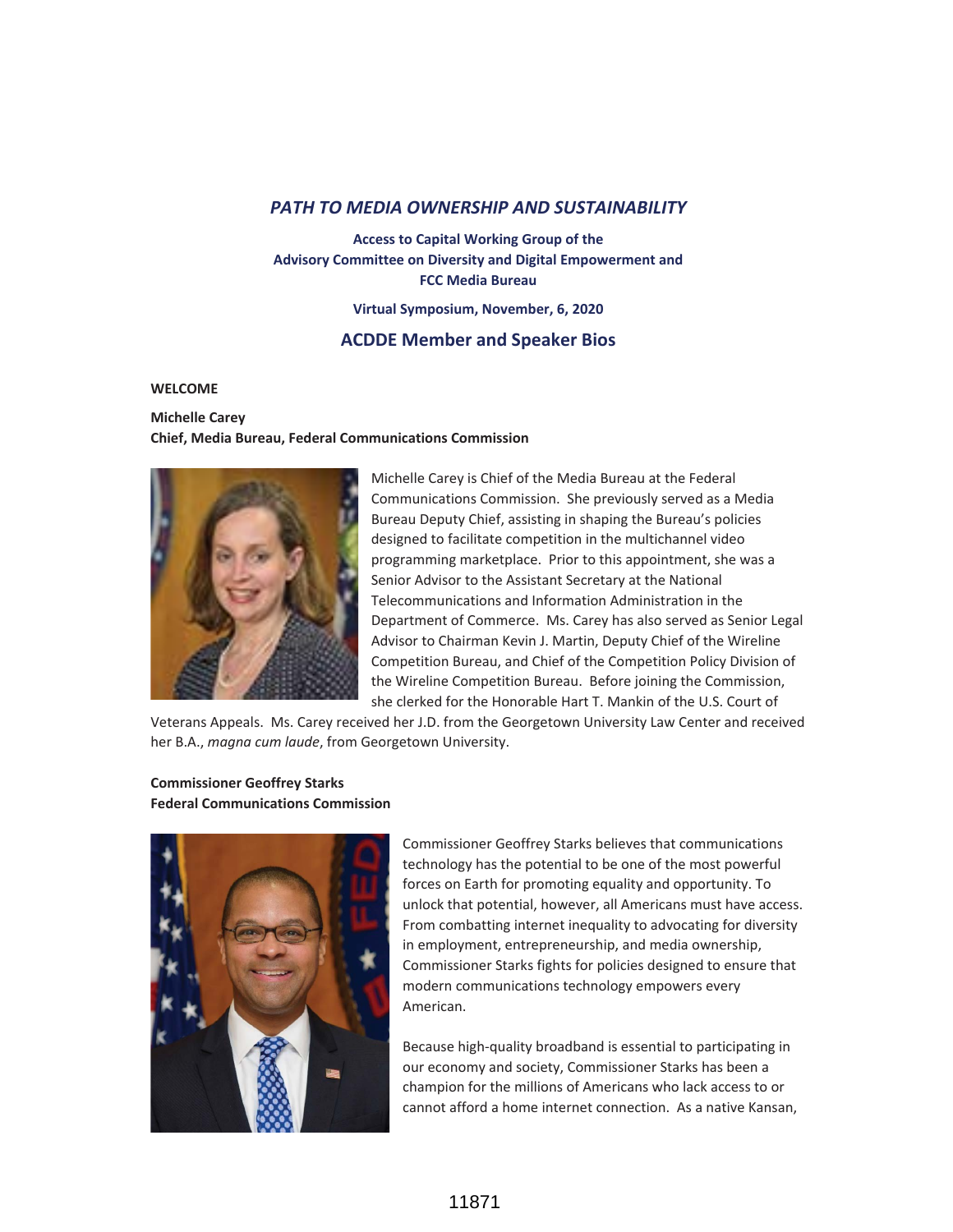he understands the communications needs of rural America. He has consistently advocated for broadband deployment that helps rural communities tap into economic and educational opportunities that may not be close to home, which both encourages young people to stay and attracts new residents and employers.

Bringing a wealth of enforcement experience to the Commission, Commissioner Starks advocates for consumer protection and accountability, particularly in managing the Universal Service Fund. Before he was appointed Commissioner, Starks helped lead the FCC's Enforcement Bureau, handling a wide variety of complex investigations. At the Department of Justice, he served as a senior advisor to the Deputy Attorney General on a variety of domestic and international law enforcement matters and received the Attorney General's Award for Exceptional Service—the highest honor award a DOJ employee can receive.

Commissioner Starks is also a leader on national security policy, working to eliminate untrustworthy equipment from America's communications networks. His *Find It, Fix It, Fund It* initiative brought national attention to the urgent need to support small and rural companies as they work to make their networks more secure. With regard to personal data security, while Commissioner Starks fully supports the promise of advanced wireless service and other cutting-edge technologies—and works to ensure that all communities share in the benefits of these advancements—he also fully appreciates the potentially intrusive powers of some communications technologies and is vigilant to ensure against any uses of those powers that would promote illegal discrimination or compromise personal privacy. Before he entered federal public service, Commissioner Starks practiced law at Williams & Connolly, clerked on the U.S. Court of Appeals for the 8th Circuit, served as a legislative staffer in the Illinois State Senate, and worked as a financial analyst. Commissioner Starks graduated from Harvard College with high honors and Yale Law School. He lives in Washington, D.C. with his wife, Lauren, and their two children.

#### **Anna Gomez**

# **Representing Hispanic National Bar Association Chair, Advisory Committee on Diversity and Digital Empowerment**



The former National Telecommunications and Information Administration (NTIA) Deputy Administrator, Anna specializes in a wide range of spectrum licensing issues and regulatory, policy, and transactional matters related to domestic and international telecommunications and unmanned aircraft systems. Anna also served for 12 years in various positions at the FCC, including Senior Legal Advisor to then-Chairman William E. Kennard and Deputy Chief of the International Bureau, where she developed and implemented Commission policy on international telecommunications and satellite spectrum. Anna is co-chair of Wiley's Unmanned Aircraft Systems Practice Group.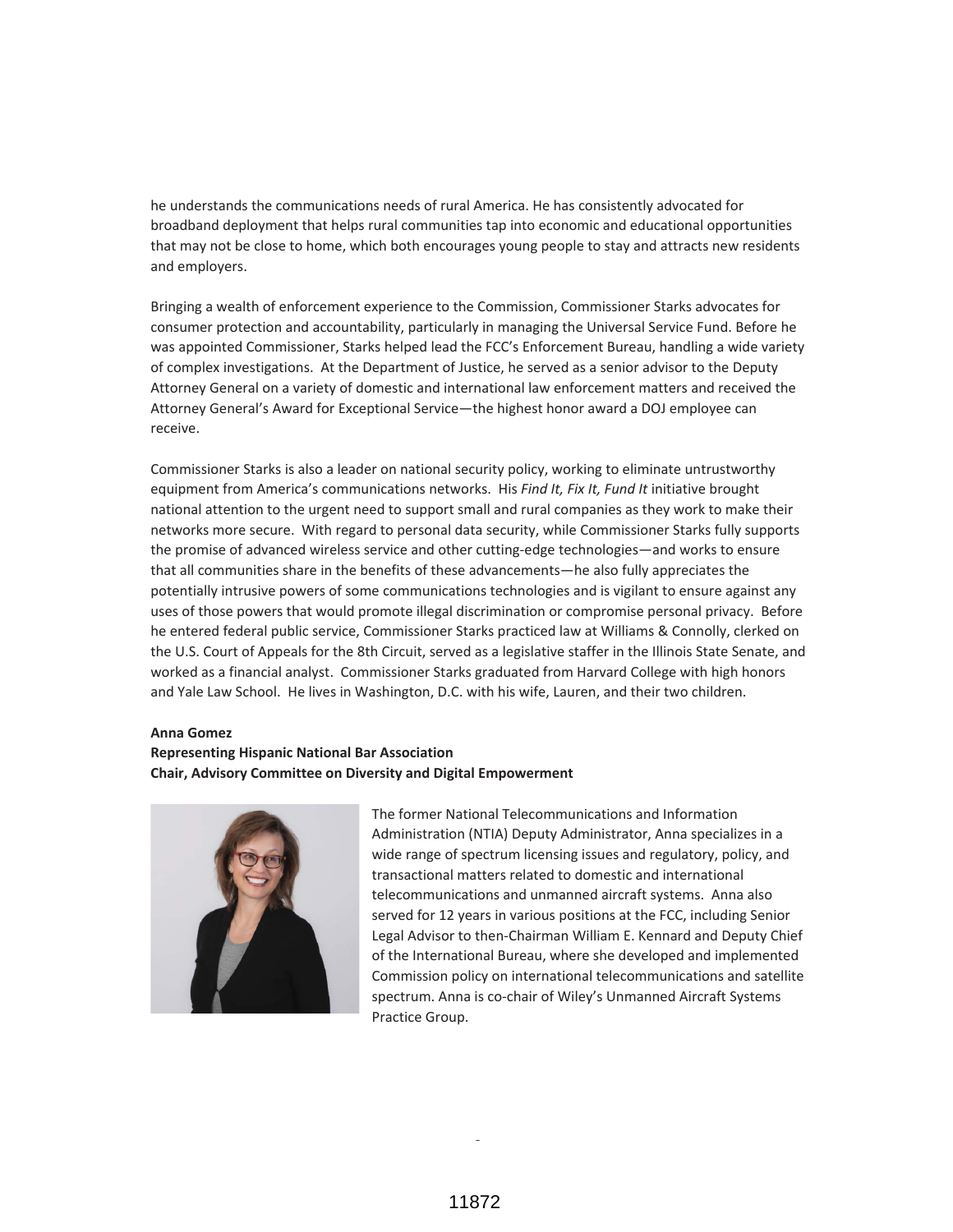**Heather Gate Director of Digital Inclusion, Connected Nation Vice Chair, ACDDE**



As the Director of Digital Inclusion for Connected Nation (CN), Heather Gate is responsible for strategy development and implementation of programs that impact digital inclusion for all people in all places. Ms. Gate has more than 12 years' experience working in digital inclusion with the mission of improving the lives of vulnerable populations across the country. She has extensive experience engaging with minorities, rural communities, families, and others on the frontlines of the digital divide and working behind the scenes as an advocate and tactician with local, state, and federal leaders. Heather also serves on the Federal Communications Commission's Advisory Committee on Diversity and Digital Empowerment (ACDDE).

**Caroline Beasley CEO, Beasley Broadcast Group Chair, Access to Capital Working Group**



Caroline Beasley was appointed Chief Executive Officer of Beasley Broadcast Group, Inc. on January 1, 2017, previously serving as interim Chief Executive Officer from March 18, 2016 until December 31<sup>st</sup>, 2016 and as Executive Vice President, Chief Financial Officer, Treasurer and Secretary beginning in 1994. She has served as a Director of Beasley Broadcast Group, Inc. since she joined the Company in 1983. Ms. Beasley currently serves as the Joint Board Chair of the National Association of Broadcasters (NAB) Board of Directors and is a past Chairman of the NAB Radio Board. In addition, she is a member of the BMI Board of Directors and the Broadcasters Foundation of America Board of Directors. In 2017, Ms. Beasley was honored by *Radio Ink* magazine as "Radio Executive of the Year". Ms. Beasley was named one of the "40 Most Powerful People in Radio" in 2011, 2012, 2016

2017 and 2018. In addition, she has been recognized in the magazine's "Most Influential Women in Radio" listing on an annual basis since 2003.

Ms. Beasley received the 2016 "Distinguished Service Award" from the North Carolina Association of Broadcasters and was the 2012 recipient of the "Frances Preston Trailblazer Award" from the Mentoring and Inspiring Women in Radio Group (MIW), a national organization dedicated to promoting the advancement of women to senior positions in the radio industry.

She is a member of the Board of Visitors at her alma mater, the University of North Carolina, where Ms. Beasley earned a B.S. degree.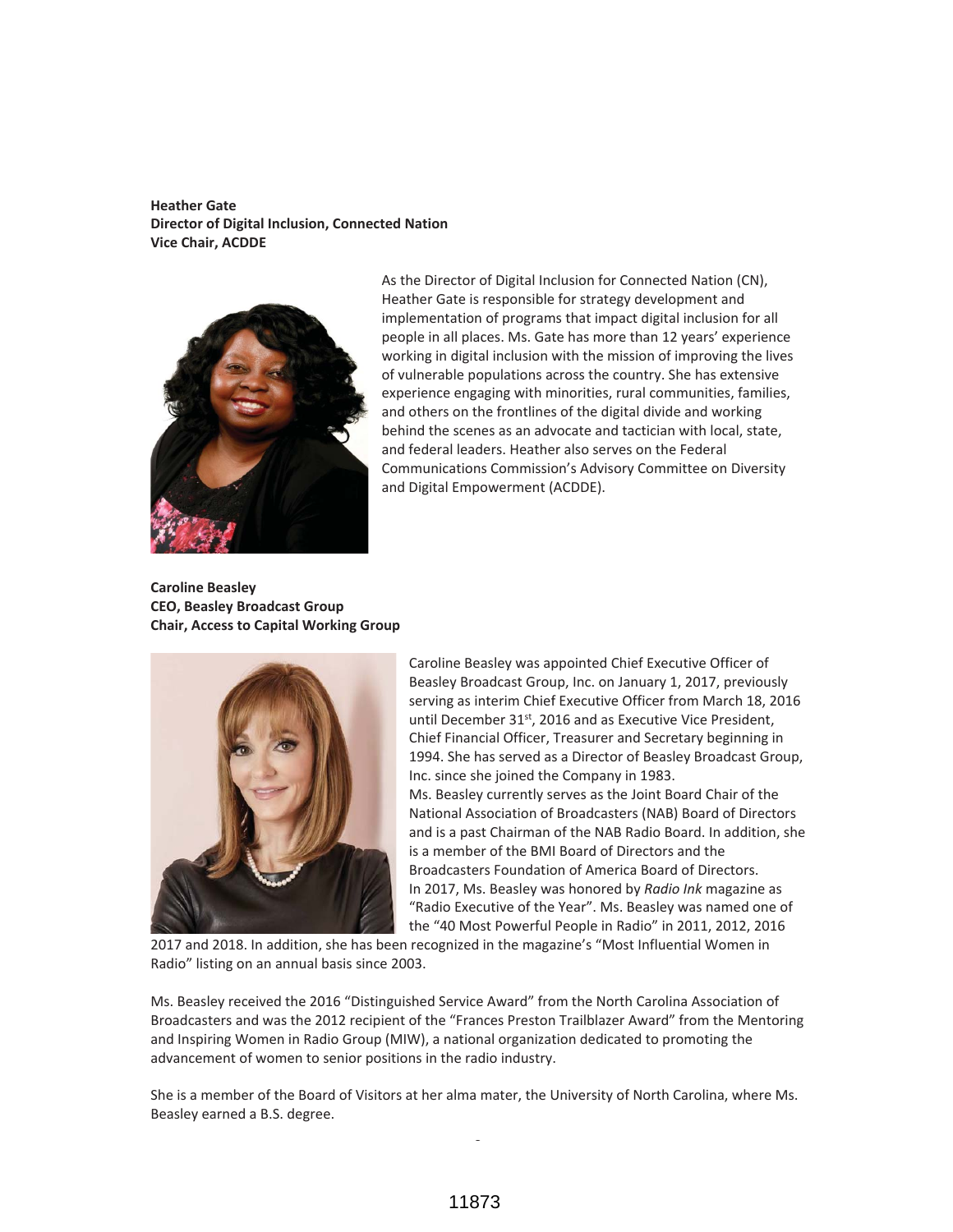### **PANEL: OBTAINING FINANCING IN TODAY'S CHANGING ENVIRONMENT**

# **Moderator: DuJuan A. McCoy Owner President & CEO, Circle City Broadcasting, LLC Lender/Finance Subgroup Lead, Access to Capital Working Group, ACDDE**



Circle City Broadcasting, LLC is an Indianapolis based company and is majority owned and operated by long time television veteran, DuJuan A. McCoy. He began his television career in 1989 as an Account Executive for WTTV in Indianapolis, IN.

McCoy currently has over 30 years of diverse local broadcasting television experience which includes stints in small, medium, and large television markets as well as working for small, medium and large TV group owners.

To help fulfill his lifelong dream of owning television stations and to hone his television ownership skills further, McCoy enrolled in the exclusive National Association of Broadcasters Broadcast Leadership Training Program (BLT), in September 2007 and graduated in June

2008. He continues to be involved with BLT where he has served as Dean, Faculty, and on the Advisory and Selection Committees for the program.

While still a participant in BLT in 2007, McCoy agreed to purchase, own and operate seven broadcast TV stations owned by Sage Broadcasting in Abilene and San Angelo, TX. With that purchase, McCoy became the only African American to own and operate a Fox and other Big 4 affiliate in the United States. In 2012, in order to move into larger market ownership, McCoy divested the Abilene and San Angelo stations to London Broadcasting. In 2015, he purchased the Fox and CBS affiliates in Evansville, Indiana with \$27 million in capital that he personally raised capital. In 2017, he purchased the NBC, Fox and My Net affiliates in Lafayette, IN for \$40M. In July 2019, he divested Evansville and Lafayette to Byron Allen Media for \$165M. Finally, in April 2019, he agreed to purchase the CW and MY Net Affiliates in his hometown of Indianapolis, IN for \$42.5M.

McCoy is a strong advocate for broadcast diversity via his active participation on all major national broadcasting Boards of Directors, FCC Diversity Working Groups and as a frequent visitor to Members of Congress on Capitol Hill.

# **Ty M. Shea Chief Financial Officer, Circle City Broadcasting, LLC**



Now CFO of Circle City Broadcasting in Indianapolis, IN, Ty began his career as a public accountant with Grant Thornton, LLP in Madison, WI. This experience provided valuable insight into numerous industries, including manufacturing, public colleges and television broadcasting. He was also a commercial loan officer for two years in Madison where he found helping and working with small businesses to be immensely rewarding.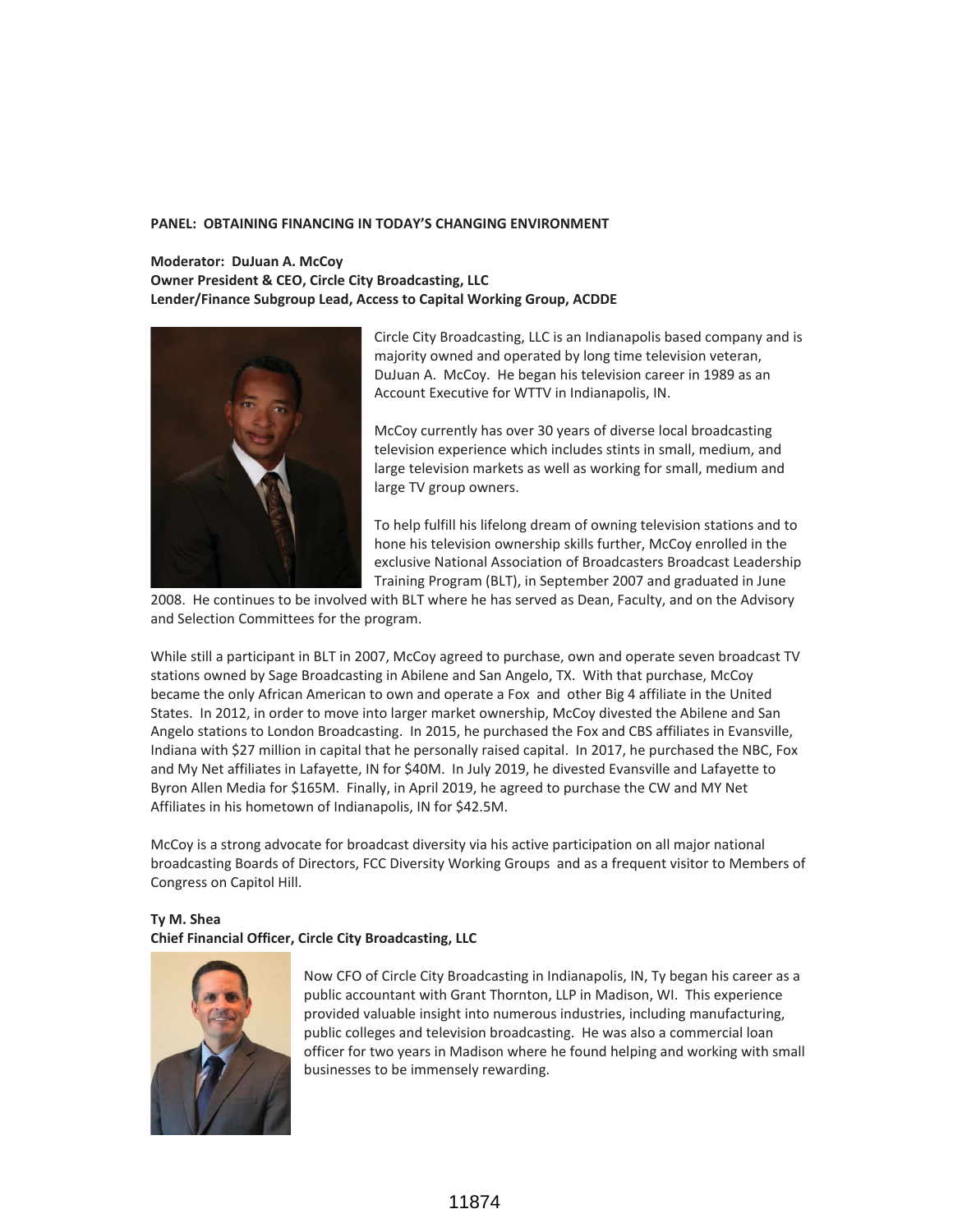Ty moved on to become the Corporate Controller for Morgan Murphy Media, and worked with the company's stations in Wisconsin and Washington for eight years. He gained valuable experience working with a closely-held organization and learning the nuances of the television broadcasting industry.

In 2015, he joined Bayou City Broadcasting as its CFO when the company purchased WEVV-CBS and WEEV-LD in Evansville, IN. The company purchased KADN-FOX, KLAF-NBC and MyNet in Lafayette, LA in 2017. Bayou City Broadcasting divested its stations to Allen Media Group in July 2019. In September 2019, Circle City Broadcasting purchased WISH-CW and WNDY-MyNet in Indianapolis, IN.

Ty graduated from the prestigious National Association of Broadcasters Broadcast Leadership Training Program (NAB-BLT) in 2014. NAB-BLT is an exclusive, 10 month, executive-style MBA program for broadcast executives who aspire to career advancement or station ownership. Ty currently serves as a NAB-BLT faculty member. Ty also graduated from the University of Wisconsin with a BA in Accounting and lives near Sarasota, FL.

#### **Garret Komjathy**

### **Senior Vice President, Media & Communications Division-U.S. Bank Working Group Member, Lending/Finance Subgroup, Access to Capital Working Group, ACDDE**



Garret has 30 years of corporate banking experience including more than 20 years in Media & Communications new deal origination, structuring, and relationship management.

Prior to joining U.S. Bank, he was responsible for managing the New Jersey Department of Banking as part of Governor Chris Christie's Administration. Prior to joining the Christie Administration, Garret served as Managing Director & Originator in GE Capital's Media, Entertainment & Communications Group in New York City. Garret has been a frequent panelist/speaker on SNL Kagan Broadcast Finance, Dickstein Shapiro/Pillsbury Radio Show Finance panels and Radio Ink's Forecast 2019, among others. Garret has been a regular speaker and panelist at the NAB-BLT Program and Minority Lending Seminar at the FCC.

Prior to joining GE Capital, he was an originator in Bank of America's (formerly FleetBoston Financial) Media, Communications & Entertainment Group in New York City. Prior to joining Bank of America, he was a relationship manager in a number of different industry specialty groups within Corporate Banking for HSBC in Hong Kong and New York City.

He received his B.A. in Economics with a concentration in Finance from Rutgers College. In 2015, Garret was the recipient of U.S. Bank's *Summit Award* as recognition for being among the bank's Top Corporate Bankers. While at GE Capital, Garret received the *External Focus Growth Trait Award* for Best Overall Performance in 2005.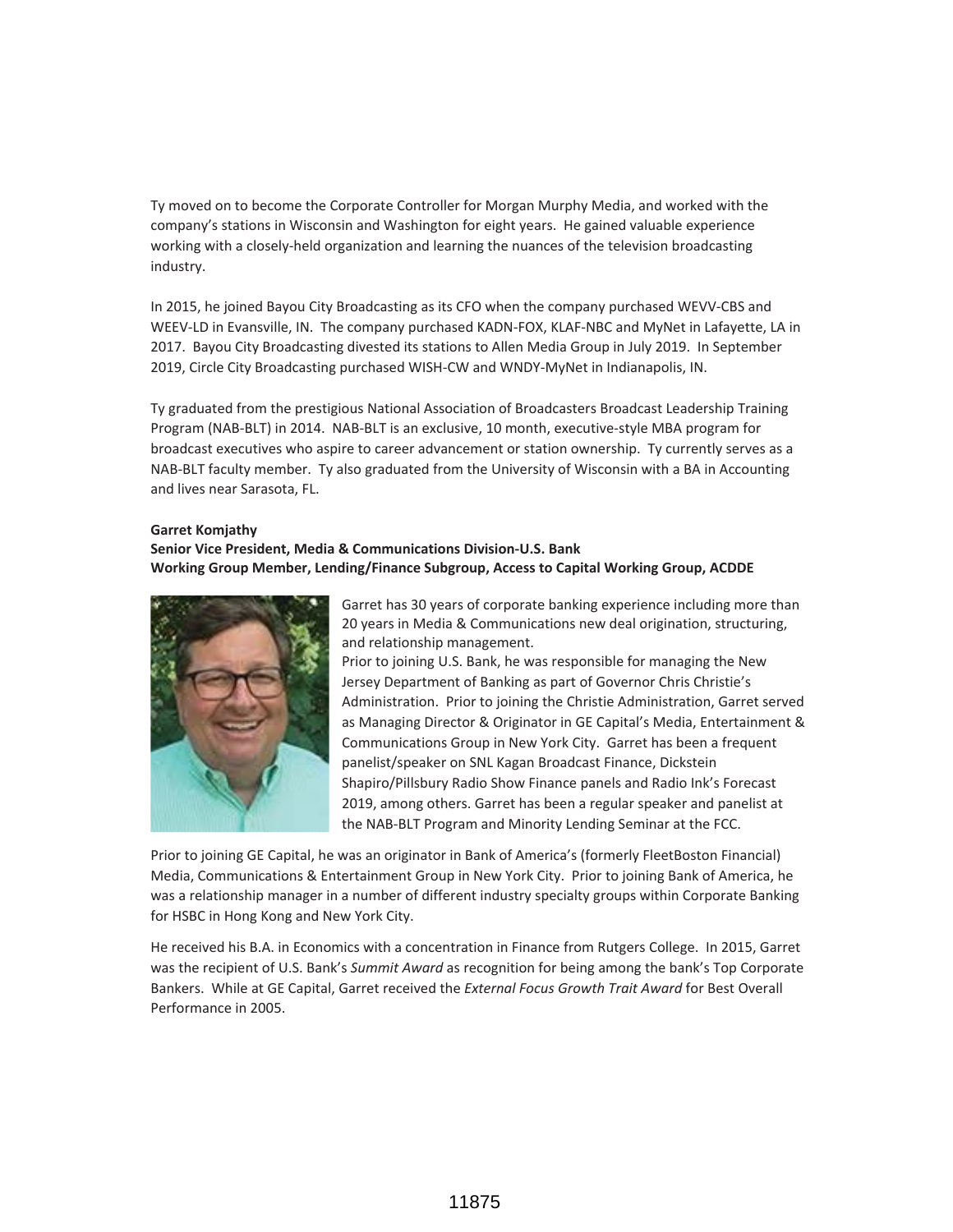**Dan Damon, Managing Director Loan Capital Markets, U.S. Bank**



Daniel Damon is a Managing Director in the Loan Capital Markets Group of U.S. Bank. Mr. Damon has almost 30 years of experience financing acquisitions, recapitalizations and leveraged buyouts. At U.S. Bank, he leads loan structuring for the Bank's Media and Telecommunications and Sports Groups and is responsible for originating, structuring and syndicating lead agent transactions to corporate clients and private equity sponsors in these industries. Mr. Damon has extensive experience financing broadcasting companies and has been a guest speaker at the National Association of Broadcasters Broadcast Leadership Training Program.

Prior to joining U.S. Bank, Mr. Damon was in the Sponsor Finance Capital Markets Group of GE Capital and in the Capital Markets Group at The Bank of New York where he was Head of the Structuring Group.

Mr. Damon has an MBA in Finance and Accounting from The University of Chicago Booth School of Business and a BS in Management and Finance from Binghamton University.

#### **SPEAKERS: TAX CERTIFICATE POLICIES TO INCREASE OWNERSHIP DIVERSITY: PAST, PRESENT, FUTURE**

**Introduction and Update on Tax Certificate Reinstatement Legislation Aama Nahuja**

**Legal Counsel, A Wonder Media Company, LLC Political Subgroup Lead/Working Group Member, Access to Capital Working Group, ACDDE**



Aama Nahuja (or Nahuja, as she prefers to be called) is the inhouse Legal Counsel for A Wonder Media Company LLC and its subsidiaries: American Urban Radio Networks LLC and Superadio Networks LLC. Her responsibilities include contract development and negotiations and other legal matters with which the companies are engaged. She also serves as the Political Subgroup Lead of the Access to Capital Working Group, under the FCC Advisory Committee on Diversity & Digital Empowerment (ACDDE).

Previously, Attorney Nahuja served as Associate Counsel for the

Center for Law & Social Justice in Brooklyn, New York and as Confidential Law Clerk for The Honorable John T. Curtin in the U.S.

District Court for the Western District of New York. She has served on the faculties of the Vanderbilt University School of Law and the City University of New York School of Law.

Attorney Nahuja holds an earned LL.M. degree from Louisiana State University, a J.D. degree from SUNY-Buffalo, an M.L.S. degree from Case Western Reserve University and a B.A. degree from Oberlin College with a major in government. She is married to Kofi Lomotey and is the mother of three and the grandmother of five.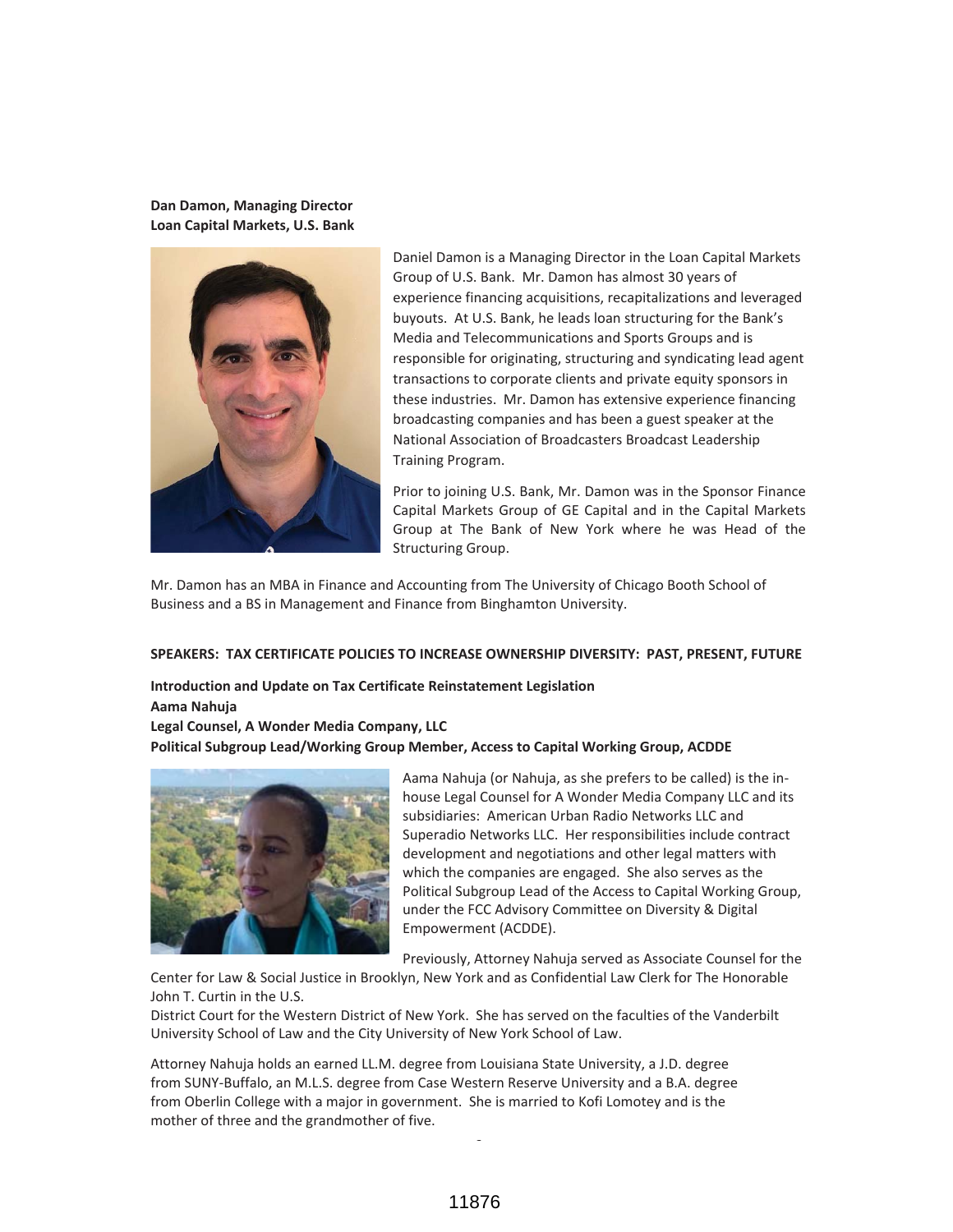**History of Tax Certificate Policy and Minority Media Ownership David Honig Principal and CEO, JulGlo Productions President Emeritus and Senior Advisor, MMTC Member, Access to Capital Working Group, ACDDE**



David Honig is Special Counsel for Civil Rights for the Florida State Conference of Branches of the NAACP. In that capacity, he has served since 2009 as the Florida NAACP's Chief Counsel and legal strategist. Mr. Honig also services as President Emeritus and Senior Advisor for the Multicultural Media, Telecom and Internet Council (MMTC). MMTC has represented over 80 minority and civil rights national organizations in proceedings before the FCC. It operates the nation's only full service, minority-owned media and telecom brokerage.

Since 1983, Mr. Honig has also been engaged in the

private practice of communications and civil rights law, representing national organizations, broadcasters and broadcast applicants. He has litigated twenty federal appeals in four courts and participated in over 90 FCC rulemaking proceedings and hundreds of adjudicatory cases.

From 1975 to 1985, Mr. Honig taught communications policy, research and law at the School of Communications, Howard University. Mr. Honig served as an adjunct lecturer at Catholic University's Columbus School of Law in 1988, teaching the advanced seminar in International Regulation of Communications. He taught Civil Rights Litigation at the University of Miami School of Law in 1996. Mr. Honig has published numerous journal articles, monographs and empirical research studies on international and domestic communications issues. He is the author of law review articles on group defamation, minority broadcast station ownership, and municipal services discrimination. The *National Law Journal* has named Mr. Honig one of the thirty most influential communications lawyers.

Mr. Honig served as a U.S. Delegate to the 1979 World Administrative Radio Conference in Geneva, where he helped write the ITU's rules governing AM radio. He has chaired working groups of the FCC's Advisory Committee on Radio Broadcasting and Advisory Committee on Broadcast Satellite Service Planning. In 2003, he was named by then-FCC Chairman Michael Powell to serve on the FCC Advisory Committee on Diversity for Communications in the Digital Age, on which he served as Chair of the Constitutional Issues Subcommittee. Subsequently reappointed by then-FCC Chairman Martin and then-Chairman Genachowski, Mr. Honig served as Chair of the Constitutional Issues Subcommittee and the Equal Employment Opportunity Subcommittee. In 2017, Chairman Pai named Mr. Honig to the Advisory Committee on Diversity and Digital Empowerment.

Mr. Honig received a B.A. degree in mathematics from Oberlin College in 1971 and an M.S. Degree in Systems Analysis from the University of Rochester in 1974. He earned his J.D. *cum laude* in 1983 from Georgetown University Law Center. Attendant to the 2008 and 2017 elections, he served as one of the two co-chairs and as the organizer of Telecom Lawyers for Obama-Biden. In the 2016, 2018, and 2020 elections, he managed the voter protection program of the Florida NAACP. Mr. Honig resides in Vero Beach, Florida.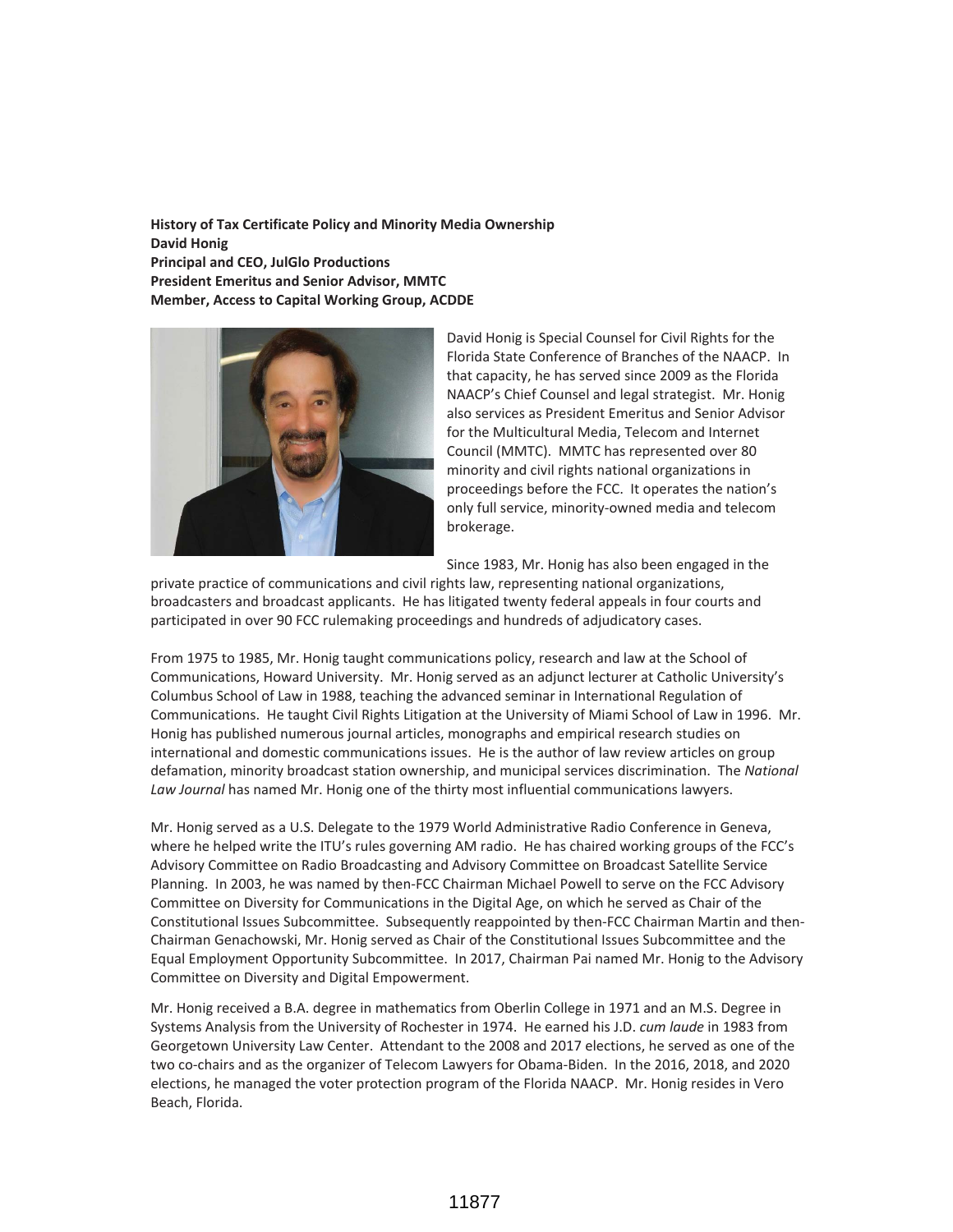**Update on Media Ownership Diversity Legislation Kate O'Connor Chief Counsel Subcommittee on Communications and Technology, Committee on Energy and Commerce, U.S. House of Representatives**



Kate O'Connor is the Chief Counsel for the Subcommittee on Communications and Technology with the U.S. House of Representatives Committee on Energy and Commerce. O'Connor previously served as the Chief of Staff for the National Telecommunications and Information Administration, where she worked on legislative and communications policy focused on spectrum and broadband issues. She also worked in NTIA's Office of Congressional Affairs and engaged with Congress, state government officials, and other federal agencies to advance the Administration's legislative initiatives on broadband and 5G. Prior to joining NTIA, O'Connor worked in the United States Senate. She began her Senate career working in the office of Senator Mark Kirk (R-IL) and then served as a Legislative Assistant for Senator Dan Sullivan (R-Alaska), where she handled issues before the

Committee on Commerce, Science, and Transportation, including telecommunications policy. Ms. O'Connor attended the University of Chicago, and is originally from Chicago, Illinois.

#### **PANEL: POTENTIAL IMPACT OF A TAX CERTIFICATE ON THE MARKETPLACE**

**Moderators: Henry Rivera Partner, Wiley Rein LLP, Representing Emma Bowen Foundation Member, Access to Capital Working Group, ACDDE**



Henry Rivera has more than 42 years of experience representing clients in all types of telecommunications transactions and is an internationally recognized communications expert, author, speaker, and conference leader. A former Federal Communications Commission (FCC) Commissioner, this highly experienced practitioner has been named one of the District of Columbia's "Super Lawyers," among *The Best Lawyers in America in Communications Law* and named by *Lawdragon* as one of "500 Leading Lawyers in America." He has also been singled out as a "Leading Lawyer" by *Chambers USA* and named

among the top twelve telecom experts in the United States by Legal Media Group's *Best of the Best.* He has also served as a senior advisor to several U.S. international telecommunications delegations and to the U.S. Department of State. Mr. Rivera is a graduate of the University of New Mexico School of Law where he edited the Natural Resources Law Journal. In addition, he received his B.S.B.A. from the University of Albuquerque and a B.A. from the University of New Mexico.

f,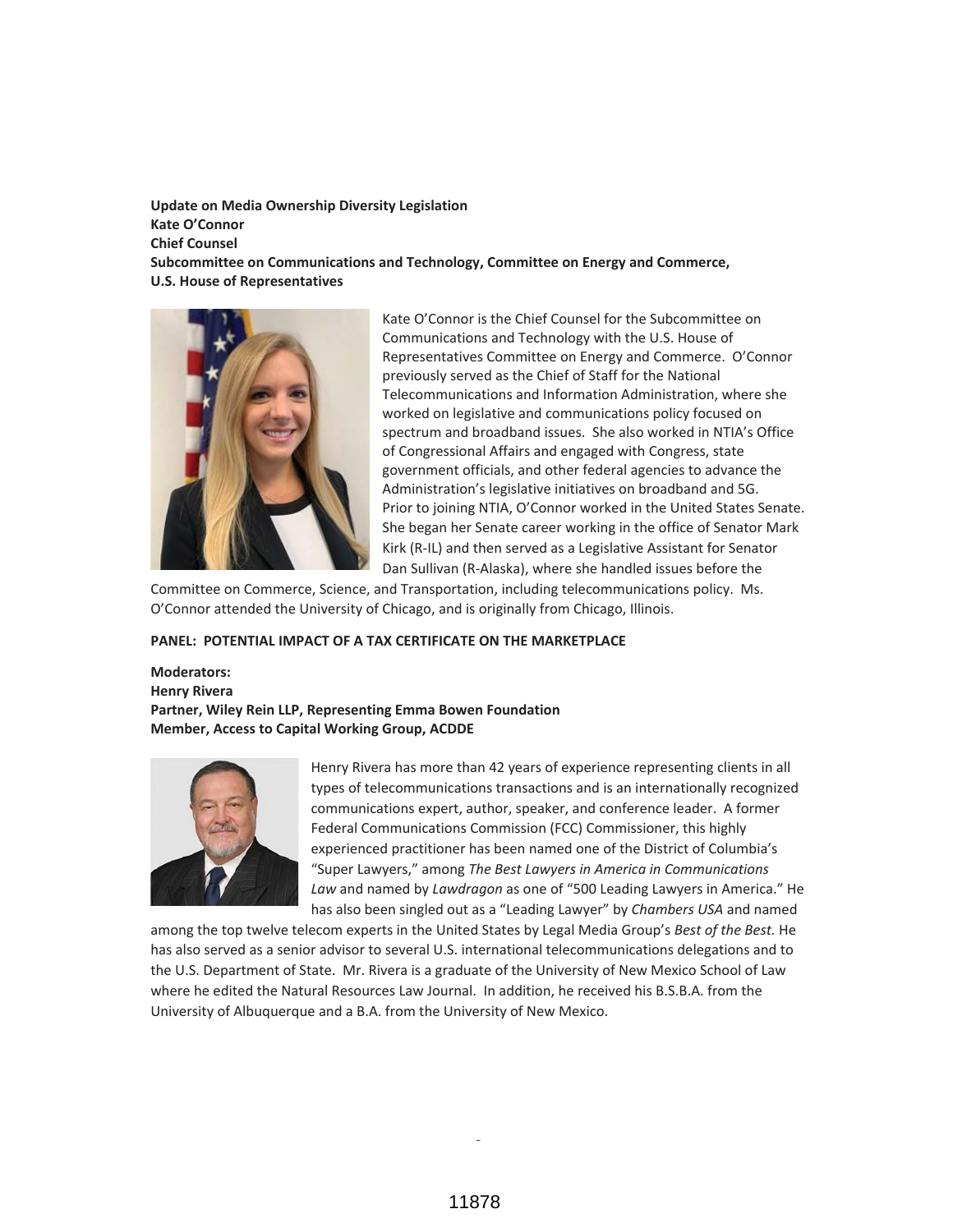#### **Maurita Coley Flippin President and CEO, Multicultural Media, Telecom and Internet Council (MMTC) Member, Diversity in the Tech Sector Working Group, ACDDE**



Maurita Coley Flippin, Esq., serves as President and CEO of the Multicultural Media, Telecom and Internet Council (MMTC), a national nonprofit, nonpartisan social impact organization dedicated to promoting and preserving equal opportunity in the tech, media, and telecom industries. She is currently serving her second term as a member of the Federal Communications Commission's Advisory Committee on Diversity and Digital Empowerment, on the Tech Diversity Working Group. Immediately, prior to MMTC she served as the chief executive officer of Capital Area Asset Builders, a leading nonprofit in

community economic development and asset building in the Washington, DC metropolitan area. Previously, she served on the executive management team of BET Holdings, Inc. (now Viacom, Inc.), owner and operator of the BET Cable Networks with authority over legal affairs and later over television production operations. Coley is a former partner with the Davis Wright Tremaine and the Cole, Raywid & Braverman law firms, where she represented cable television programmers and distributors and other media and entertainment businesses. She holds a B.A. in Mass Communications from Michigan State University, and a law degree from Georgetown Law where she has been the recipient of the Law Center's highest honors. Passionate about media and diversity, Coley has been an investor in several award-winning independent films produced by filmmakers of color.

### **Panelists: Russell M. Perry CEO, Perry Broadcasting**

Russell Perry is the President of Perry Publishing and Broadcasting Company with radio stations in Oklahoma City and Tulsa, Oklahoma, Augusta, Georgia, South Carolina, and Fayetteville/Bentonville, Arkansas. He is also President of Perry Broadcasting of Arkansas, Inc. In addition, Russell Perry is the Publisher and Editor of The Black Chronicle Newspaper, Oklahoma City and Tulsa. He was appointed a member. He has also been appointed Commissioner of the Oklahoma City Urban Renewal Authority and Oklahoma City Economic Development Authority, and a Board Member of InvesTrust Wealth Management. Between 1990-2003, then-Governor Frank Keating appointed him Secretary of Commerce and Secretary of Economic Development and Special Affairs for the State of Oklahoma. From 1967 to 1979 he was Co-Publisher of the Black Dispatch. He graduated from Maryland State College, Princess Anne, Maryland in 1957, received an Honorary Doctor of Humane Letters from Mid-American Christian University in 2011, and an Honorary Doctor of Science, Langston University in 2012.

Russell Perry has served on the Board of Directors of several civic organizations such as the Oklahoma Blood Institute and State Fair and the Oklahoma City University and Philharmonic Orchestra, as well as a member of civic organizations including the Oklahoma Development Finance Authority, Oklahoma City Chamber of Commerce, Oklahoma Crime Commission, and Commission on State Government Reform. He is a member of numerous professional organizations, and has received numerous honors including: Leadership Oklahoma, Oklahoma Business of The Year; Teachers of The Year Foundation, Lifetime Achievement Award; Treasures for Tomorrow; Oklahoma Health Center Foundation; and Oklahoma Hall of Fame.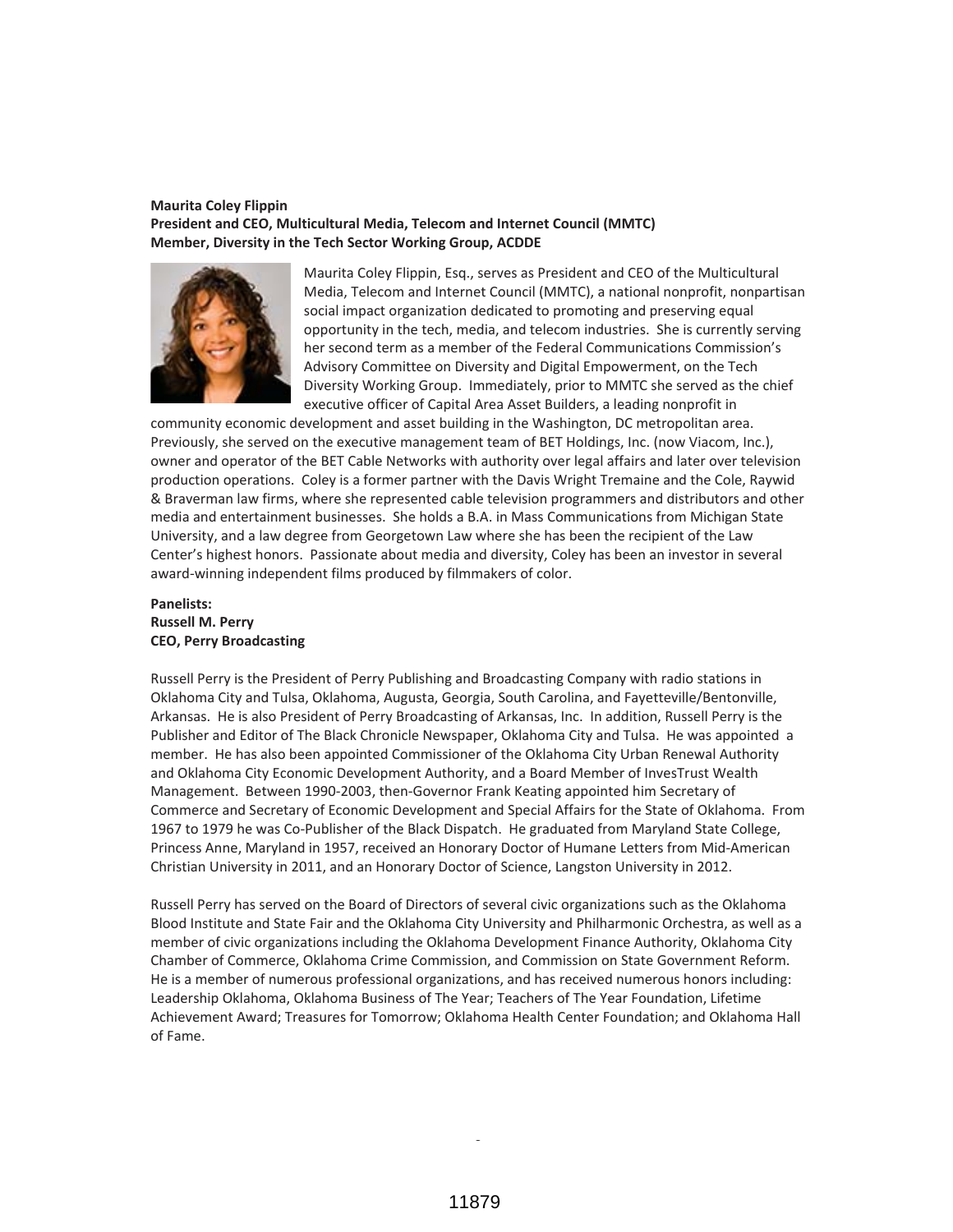#### **Tomas Martinez CEO/Owner, Solmart Media LLC**



As CEO and owner of Solmart Media, LLC since 2013, Tomás is responsible for all management aspects of the three Southwest Florida stations *(WZSP-FM, WTMY-AM and WTMY-FM)* which the company owns.

Martinez has been involved in the radio industry for more than three decades. He spent 3 years as GM and COO of Actualidad Media Group in Miami, managing four stations, WURN-AM/FM, WLVJ-AM and WMYM-AM, during his time there the ESPN brand was secure, WURN-AM increased power to 50,000 and billing was substantially increased.

Previously he was associated for 10 years of his career at Prisa Radio as General Manager of Radio Caracol Miami, there, he executed the power upgrade from 5,000 to 50,000 watts, improving the station's reach to Northern Broward, Palm Beach and Monroe

counties. In addition, he secured the rights to the city's leading sports franchise: The Miami Dolphins and, the most popular international sports event available to advertising: The Soccer World Cup. In the same short period, he has more than tripled the station's revenues and significantly improved benefits for all employees.

Mr. Martinez also ran the Miami and New York properties for the Radio Unica network. Creating a stellar sales team, along with a winning content combination that proved pivotal to supporting the whole network. Before that, he succeeded in the general market as General Sales Manager for the state of Florida on behalf of Shadow Broadcast Services/Westwood One.

Upon arriving in Miami, Mr. Martinez managed WQBA AM and WAQI AM, and directed the national marketing and merchandising divisions for the Heftel Broadcasting Corporation. Martinez launched his media career in 1983 at WOJO-FM, Chicago.

Throughout his prolific professional life, Mr. Martinez has maintained a long-standing commitment to civic organizations and provided community leadership to highly distinguished social service agencies. Currently, Mr. Martinez is board member of the NAB's small and medium size market committee, and a member of the Florida Association of Broadcasters. He is also an active member of the Gulf Coast Latin Chamber of Commerce, the Hardee Chamber of commerce and the Manatee Chamber of Commerce. Furthermore, Mr. Martinez has long been associated with the Dean's Council, at Harvard University's John F. Kennedy School of Government as well as the NAB's Broadcast Leadership Training Program.

A native of Cuba, Mr. Martinez arrived in Chicago in 1970 where he graduated from Loyola University in 1984. He resides in Sarasota with his wife and busines partner Mercedes. Their two children, Victoria age 24 lives and works in New York while Thomas age 20 attends Florida State University.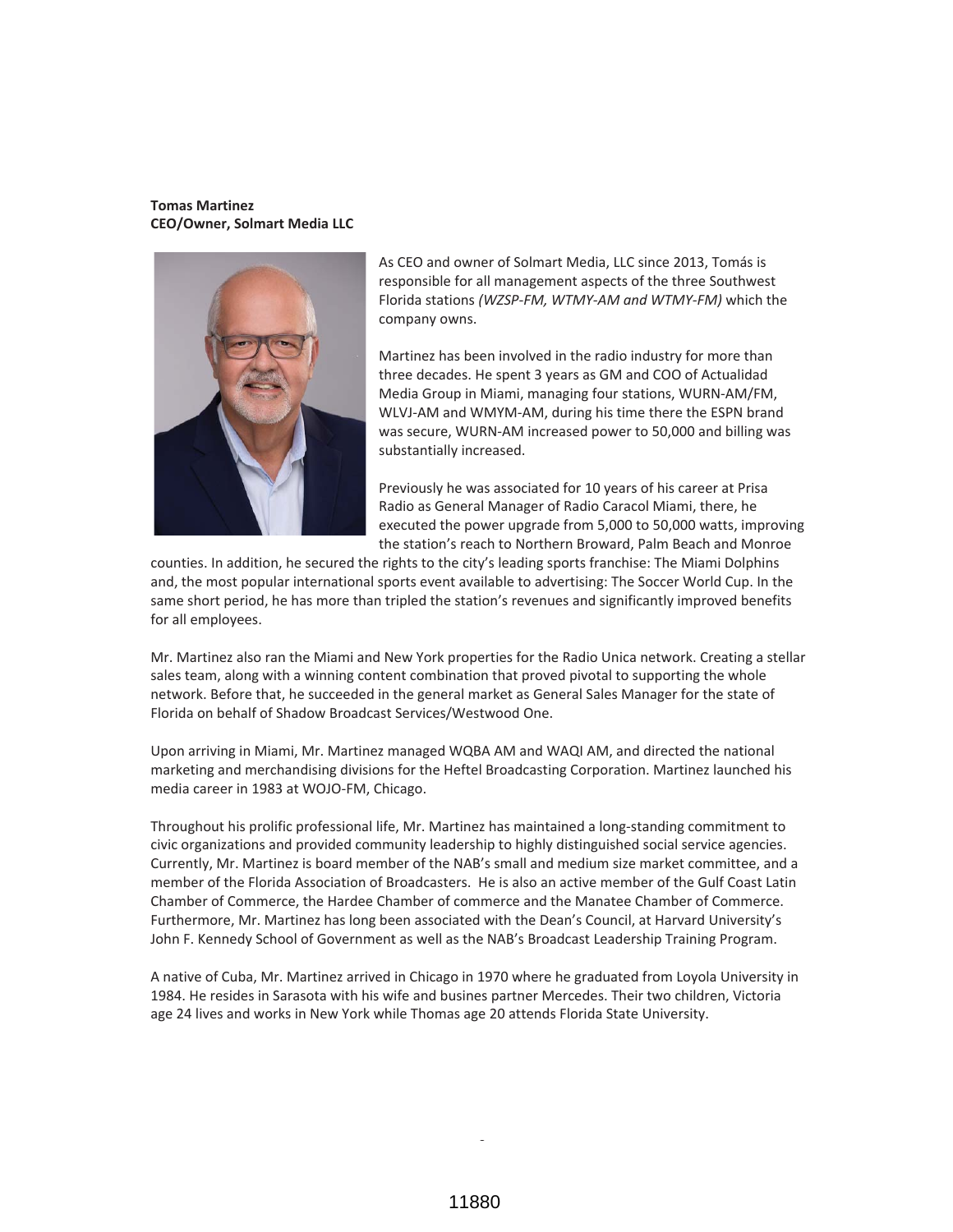### **Jeffrey Smulyan Chairman and CEO, Emmis Communications**



Jeffrey Smulyan serves as founder, chief executive officer and chairman of the board of Emmis Communications Corporation, an Indianapolis-based, publicly traded diversified media company. Jeff is currently leading Emmis through a transition from slower growth traditional media assets to new businesses with better growth profiles. To that end, Emmis recently announced the acquisition of Lencore Acoustics, the world leader in high quality sound masking solutions for offices and other commercial applications. Emmis currently owns 4 FM and 2 AM radio stations in New York and Indianapolis; a controlling interest in Digonex, which provides dynamic pricing solutions across multiple industries; and *Indianapolis Monthly* magazine.

Jeff is a former director of the National Association of Broadcasters, former chair of the Radio Advertising Bureau, past

chair of the Central Indiana Corporate Partnership, and a member of numerous civic boards and committees. As principal shareholder, he led a group that purchased the Seattle Mariners baseball team in 1989. He also served on the Major League Baseball ownership and television committees.

Jeff has been recognized as a Giant of Broadcasting by the Library of American Broadcasting, received the National Association of Broadcasters National Radio Award, and was inducted in the Broadcasting & Cable Hall of Fame and the Indiana Business Hall of Fame. He was named a Living Legend of Indiana by the Indiana Historical Society. The Broadcasters Foundation honored him with its Golden Mike Award. In 2017, he received the Lowry Mays Excellence in Broadcasting Award from the Broadcasters Foundation of America. Emmis was named one of Fortune magazine's 100 Best Companies to Work For due to its vibrant, collaborative culture.

In 1994, Jeff was named by the White House to head the U.S. Delegation to the Plenipotentiary Conference of the International Telecommunications Union. As a U.S. ambassador, he helped negotiate a landmark agreement between Israel and the Palestine Liberation Organization.

A *cum laude* graduate of USC with a B.A. in history and telecommunications, Jeff earned a J.D. from the USC Gould School of Law, where he served as note and comment editor of the Southern California Law Review. He has served on the USC Board of Trustees since 2001.

Smulyan resides in suburban Indianapolis with his wife Heather, and he has three children: Samantha, Cari, and Bradley and two grandchildren.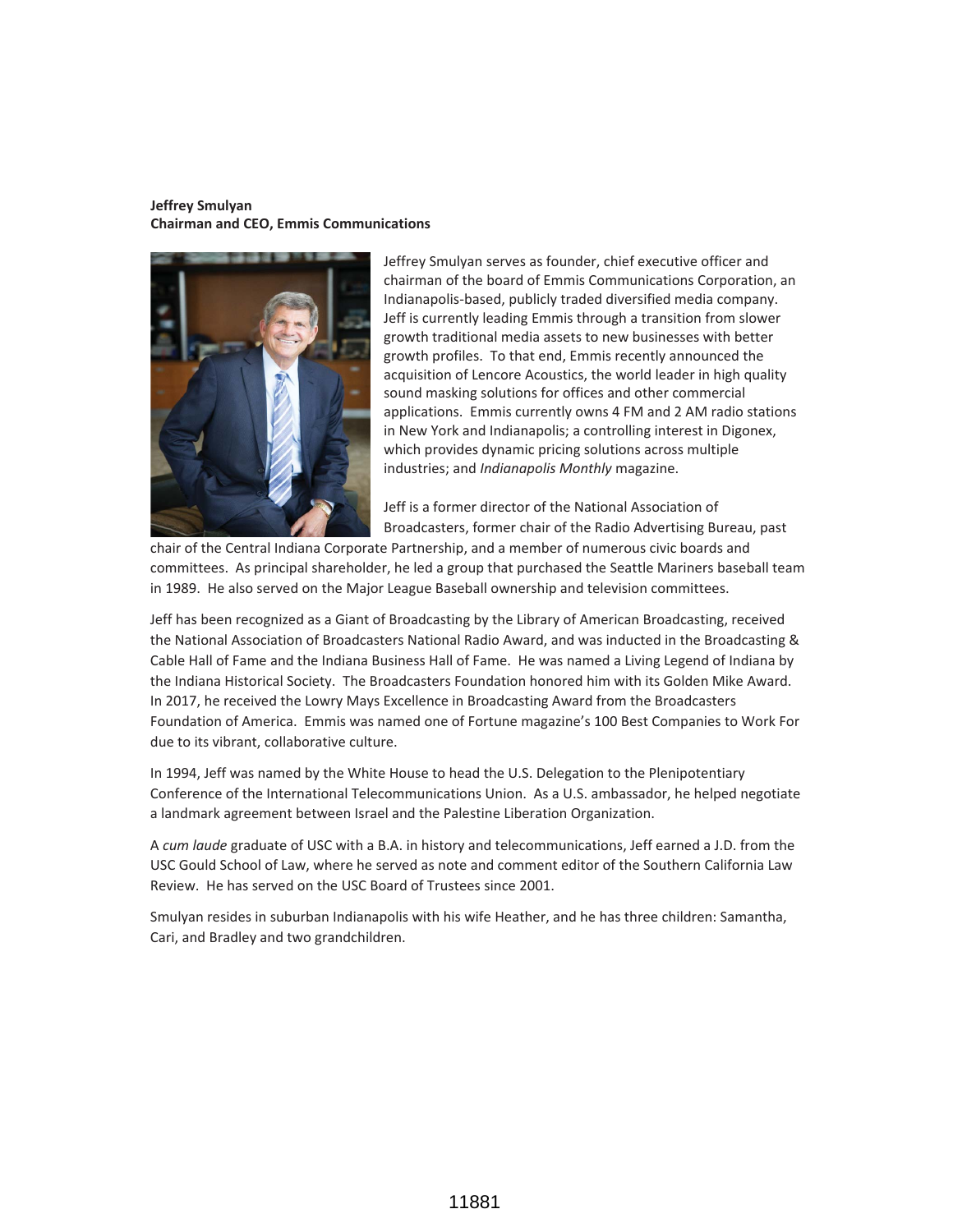**Sara Lomax-Reese President and CEO, WURD Radio**



Sara Lomax-Reese is the President and CEO of WURD Radio, LLC, Pennsylvania's only African-American owned talk radio station. She is credited with transforming WURD Radio from a legacy talk radio station to a multimedia communications company providing cutting edge, original programming on air, online and through community events. In 2017, Sara led the expansion of 900AM-WURD to the FM dial, now simulcasting on both 900AM and 96.1FM. In 2018, Sara spearheaded the launch of an environmental justice journalism platform called ecoWURD.com. And this year she is launching a new initiative called Lively-HOOD focused on jobs, career readiness and entrepreneurship to address the

persistent wealth gap in the Black community. In 1992, prior to her work with WURD Radio, Sara cofounded HealthQuest: Total Wellness for Body, Mind & Spirit, a trailblazing African-American consumer health magazine that grew from a quarterly publication to a bi-monthly with a national circulation of over 500,000.

A graduate of the University of Pennsylvania and Columbia University Graduate School of Journalism, Sara has written for The Miami Herald, The Philadelphia Inquirer, The Atlanta Journal-Constitution, Essence Magazine, and Modern Maturity. In 2016, Sara contributed to a book of essays, "Our Black Sons Matter," written by Black mothers of sons. And in 2018 Sara presented before the Knight Commission on Trust, Media and Democracy, writing an article about the topic. Last June, Sara was sought out and featured on multiple BBC news programs, offering commentary about the protests throughout the country and the world. She was also recently named Program Lead for the new BIPOC Sustainability Accelerator funded by Facebook designed to empower Black and Brown-owned media organizations.

Sara has served as an adjunct professor of communications at Oglethorpe University in Atlanta, GA. She has taught a collaborative course at the University of Pennsylvania with Dr. John Jackson titled "Urban Ethnography" which taught students how to create audio documentaries that aired on WURD Radio. In 2018, Sara completed the Harvard Business School's Executive Leadership program: The Business of Entertainment, Media and Sports. In 2019 Sara completed the Media Transformation Challenge (formerly the Sulzberger Program) at Harvard Kennedy School.

Sara has received numerous awards, including the Beacon of Light Award from the Congressional Black Caucus for HealthQuest Magazine's outstanding health coverage. She received the Woman of Substance Award from the National Medical Association; was recognized as one of the "100 People to Watch" by Business Philadelphia Magazine, and selected for the "Women of Distinction" award given by the Philadelphia Business Journal. Additionally, Sara has received the PECO "Power to the Community" award given by the National Coalition of 100 Black Women of Pennsylvania, the Moving Mountains Award from the Leon Sullivan Charitable Trust, the RAD Award for Activist of the Year, and the 2017 Trailblazer Award from the Philadelphia Association of Black Journalists. In 2018, Sara was also named one of the "100 Most Influential Philadelphians" by Philadelphia Magazine.

Sara sits on Arcadia University's Board of Trustees and Drexel University's College of Medicine Advisory Council. Additionally, Sara participated on the Federal Communications Commission's Broadcast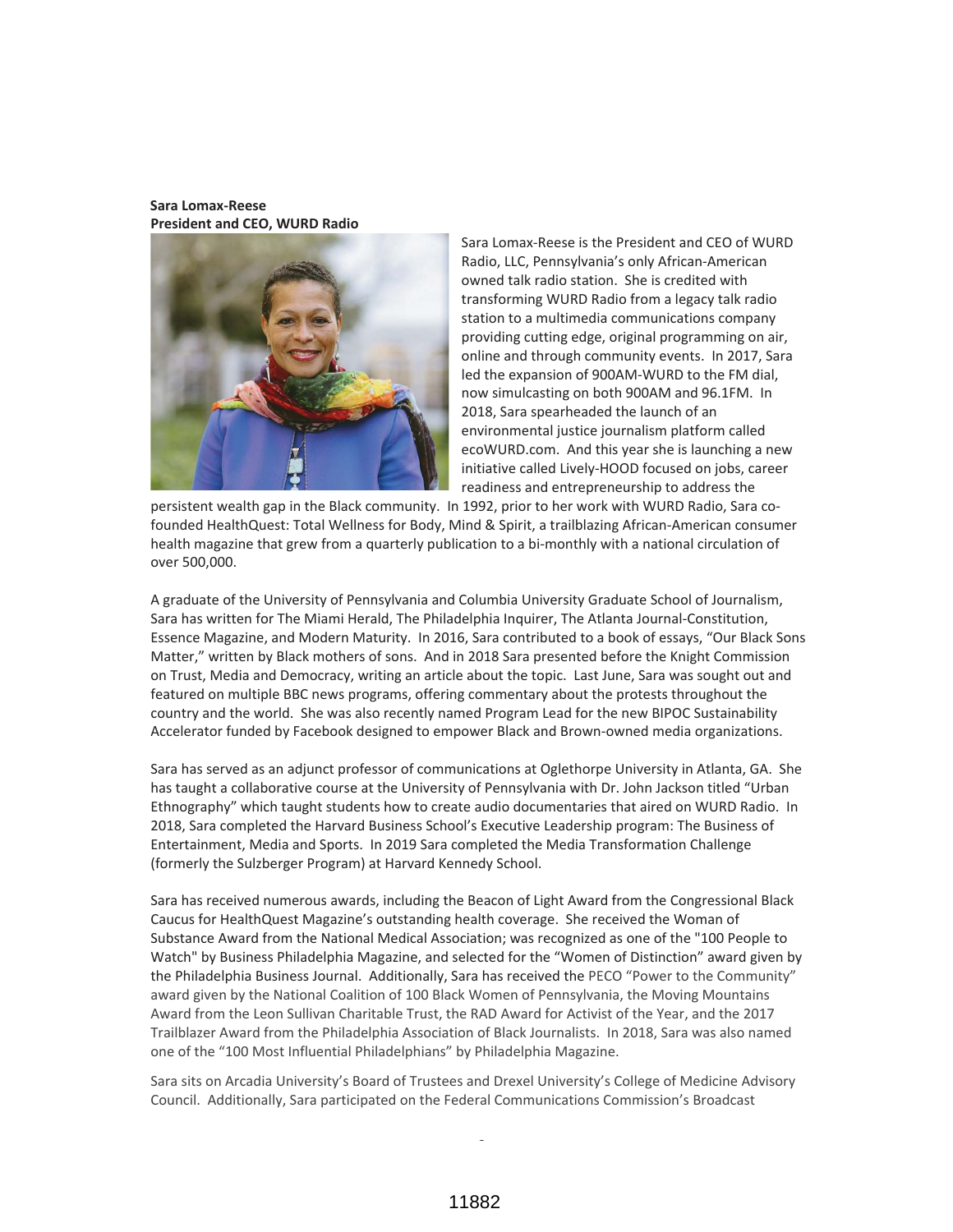Diversity and Development Working Group of the Advisory Committee on Diversity and Digital Empowerment.

An avid yoga and meditation practitioner, Sara is also co-founder of Philadelphia's People of Color meditation group. She is the proud mother of three sons, Langston, Elijah and Julian.

#### **PANEL: NIELSEN MEDIA RATINGS MEASUREMENTS FOR DIVERSE MEDIA OWNERS**

**Introduction Skip Dillard Operations Manager and Program Director, WBLS/WLIB, Emmis Communications Broadcast Subgroup Lead, Access to Capital Working Group, ACDDE**



Graham "Skip" Dillard has served as the Operations Manager and Program Director for Urban WBLS-FM and Gospel WLIB, Emmis Communications, for over 10 years, joining then-Inner City in 2008. Previously, he spent almost a year as Program Director of then-CBS Radio's Urban WPGC-FM/Washington, DC. Before that, he was Operations Manager for Radio One's 3-station group in Detroit, Program Director of KBTB-FM (The Beat)/San Francisco and Program Director of WBLK-FM/Buffalo from 1996-2003. Dillard has also served as the Top 40 Editor of Billboard Airplay Monitor.

Dillard's career began at Hampton University's WHOV-FM while a student. He

also volunteered at North Carolina A&T State University's WNAA-FM, during the summers.

Dillard has received numerous honors in his career including the Proclamation of Service to New York State and New York City Hall, 2017. Dillard was also voted onto the Executive Board of the Greater Harlem Chamber of Commerce in October 2017.

### **Moderators: James Winston President, National Association of Black Owned Broadcasters Member, Access to Capital Working Group, ACDDE**



before the FCC.

James Winston represents clients on a wide variety of communications matters, specializing in broadcast and wireless issues. Beginning in 1982, Mr. Winston has served, first as executive director and general counsel, and now president, of the National Association of Black Owned Broadcasters. In that capacity, he represents NABOB before the U.S. Congress and the Federal Communications Commission, as well as before executive branch agencies and the White House. He also handles government relations for NABOB, including filing comments in rulemakings before the FCC. In addition to NABOB, Mr. Winston represents a wide range of clients in the broadcast, cable television, radio, and wireless telephone industries. He handles general corporate matters as well as the purchase of radio and television stations and regulatory filings and applications

Prior to establishing his law firm with Eric Rubin in 1981, Mr. Winston was an associate at Wolf, Block, Schorr and Solis-Cohen, LLP (1980-1981), and he also served as legal advisor to FCC Commissioner Robert E. Lee from 1978 to 1980. Earlier in his career, he was an associate with LeBoeuf, Lamb, Leiby &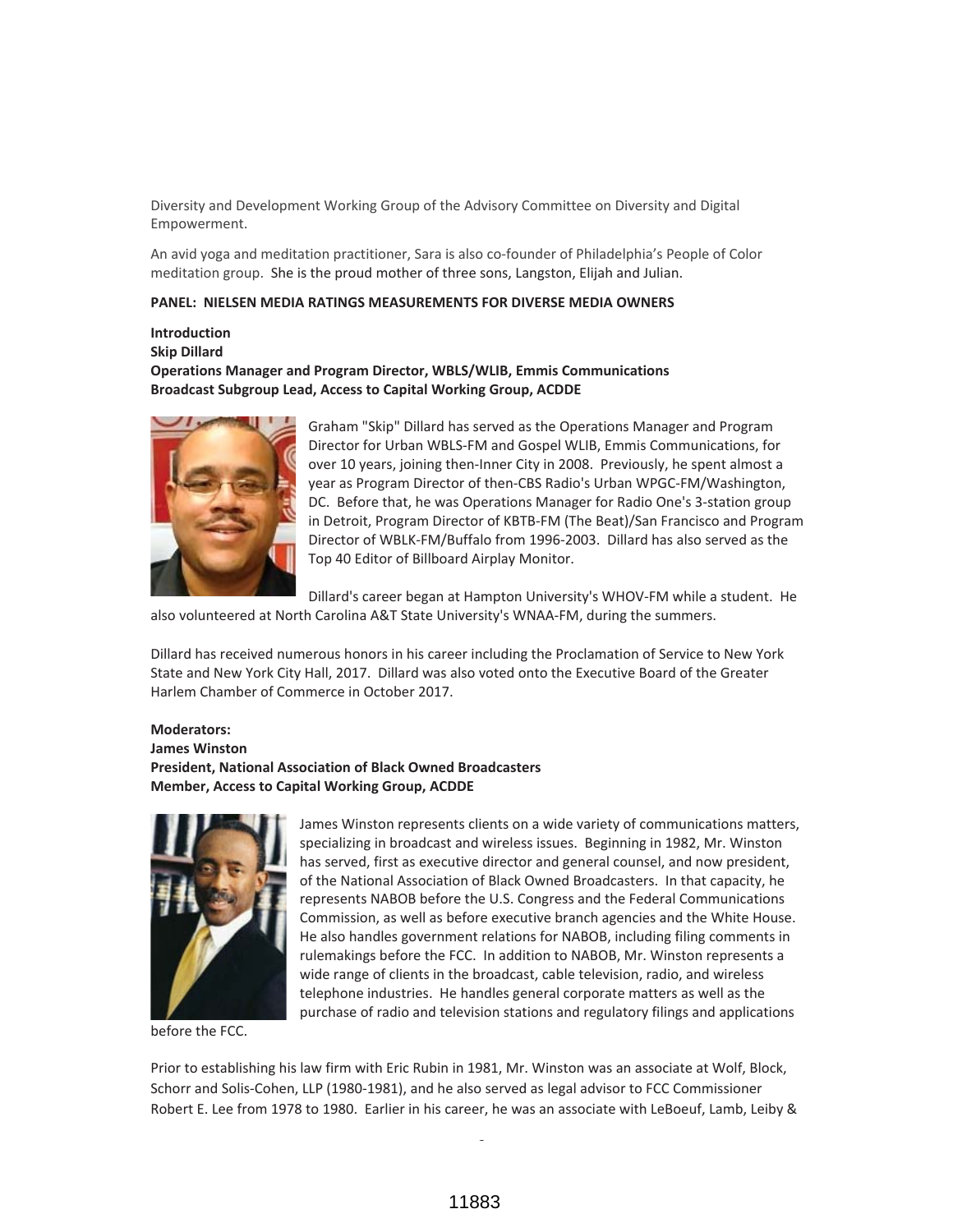MacRae in New York and Washington, D.C. (1973-1976) and associate counsel of Western Union Telegraph Company (1976-1978).

### **Nimisha Shukla, M.D. CEO, New Jersey Broadcasting, LLC/South Asian Broadcasting, LLC Member, Access to Capital Working Group, ACDDE**



Medical Doctor and Business Entrepreneur are titles that rarely apply to the same person. The rigors of completing medical studies and professional preparation, joining or building a practice, and caring for patients is more than a full-time job for most medical practitioners. Yet, Dr. Nimisha Shukla has summoned the personal resources to complete all of those things, as well as found and develop a major player in the pre-paid international calling card industry, become the first South Asian woman to be a Broadcaster in the USA, and launch and manage various philanthropic endeavors.

Dr. Shukla developed her passion for the practice of medicine by caring for her severely depressed mother from a young age. may be found. An

outstanding student from her early years, Nimisha graduated first in her class from Wilson College, making her entry into medical school a near certainty. Subsequently, she earned degrees and diplomas including Bachelor of Medicine, Bachelor of Surgery (M.B.B.S.) from Seth Gordhandas Sunderdas (G.S.) Medical College and King Edward Memorial (K.E.M.) Hospital, Diploma in Child Health (D.C.H.) from the College of Physicians and Surgeons, and Medical Doctor (M.D.) in Pediatrics from G.S. Medical College and K.E.M. Hospital.

Her professional development carried her across three continents where she witnessed differing forms of care and therapeutic interventions for children with a wide range of illnesses. Completing her residency and ascending to teaching positions in India, Dr. Shukla emigrated to the United States and continued her professional development as a Clinical Assistant Instructor and ultimately Chief Resident at SUNY Downstate Medical Center College of Medicine in Brooklyn, New York – a singular distinction for a foreign medical graduate. During her Chief Residency Dr. Shukla completed a Fellowship in Pediatric Infectious Diseases at the world-renowned Hospital for Sick Children at Great Ormond Street in London. Returning to the United States, she accepted a position as an Attending Physician at Mid-Michigan Regional Medical Center and subsequently and concurrently as an Assistant Clinical Professor at Michigan State University.

During this period in Michigan Dr. Shukla and her husband founded pre-paid calling card company Reliable Communication, having seen a need in the Indian-American community to affordably call friends and relatives in their native land. Beginning sales efforts by phone, Dr. Shukla realized that this type of pre-paid service was the perfect digital product for ecommerce and created reliablecom.com – a secure, high-volume online retail environment. Continuing her medical career in New Jersey, Dr. Shukla and her husband sold their enterprise in 2003to a large, publicly-traded company, when it employed 40 in its New Jersey offices and 6 in its information technology (IT) branch office in India.

With a small part of the proceeds of the sale, Dr. Shukla purchased another medical practice to add to her own. In 2011, she founded "7 days Pediatrics" with three locations and about 7 Pediatricians serving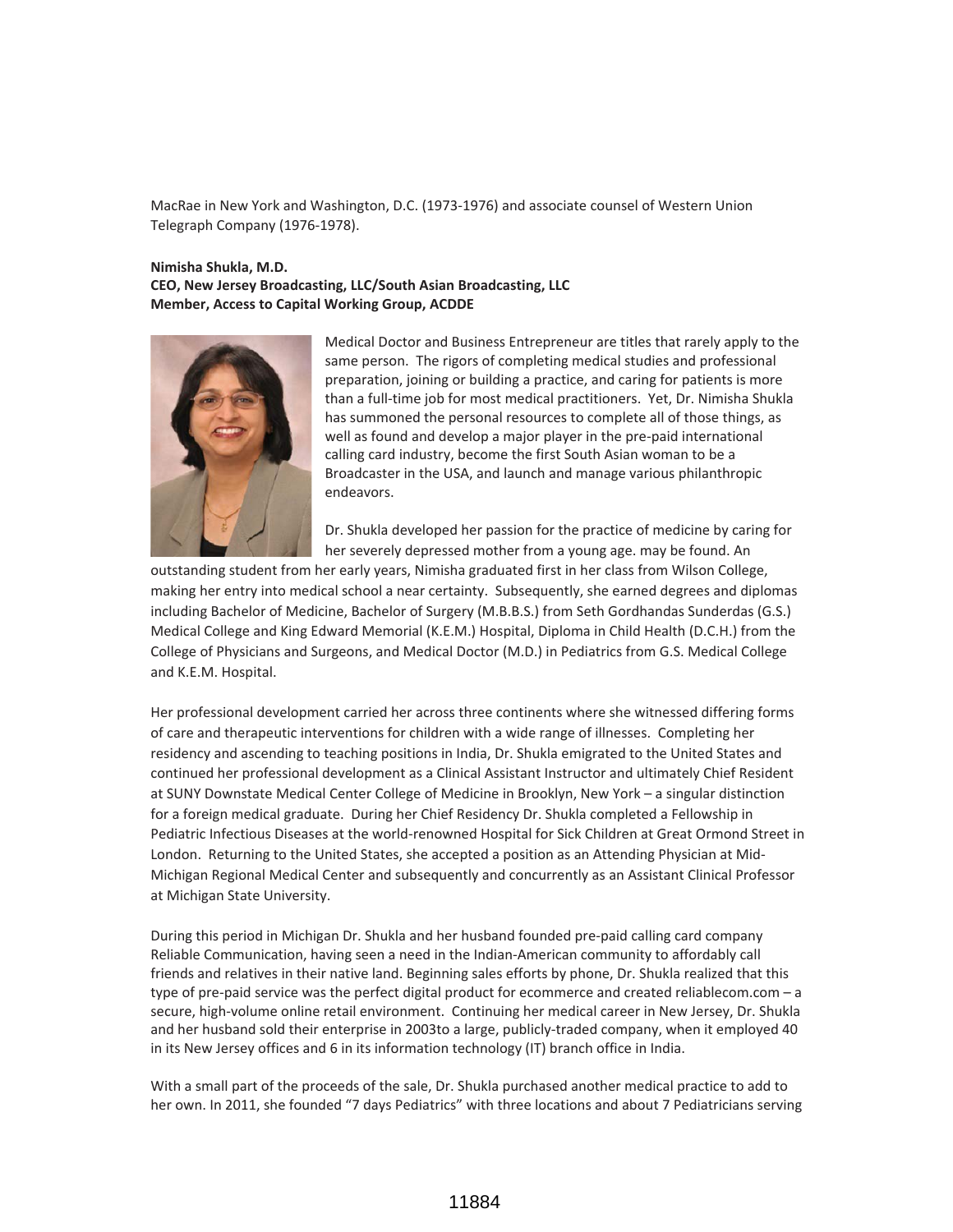the daily needs of children in Middlesex County, NJ. Her location houses Saint Peter's Children's Hospital and Rutgers medical School- Robert Wood Johnson Hospital Pediatric Sub-specialty practices.

Realizing that Indian-American culture can inure to the benefit of society as whole, she has Co-founded *Art Speaks for Autism*, a charitable foundation affiliated with the Saint Peter's Foundation dedicated to elevating public awareness about autism and raising funds for research and support to families with autistic children. In 2014, she received a prestigious Mahatma Gandhi Pravasi Sanman Award at House of Lords, London for keeping the flag of India high as a Non-resident Indian.

In 2016, she became the First South Asian Female Broadcaster as a result of the acquisition of WWRL, 1600 AM, a 25,000 Watts mega station. Creation of South Asian Radio has fulfilled her long-term desire to give voice to the South Asian community in New York Metropolitan area. In January 2019, Dr. Shukla partnered with Radio Mirchi, owner of a vast network of FM radio stations in India, to bring to the Metropolitan New York area the latest Hindi and Bollywood songs and programming hosted by popular Radio Mirchi RJs. She also lends her broadcasting and managerial expertise to Radio Mirchi USA as an appointed advisor. Dr. Shukla has contributed significantly in creating a path for giving Voice to Indian American Community thru media including Radio Broadcasting, formation of Indian classical dance institute, Indian American Women Entrepreneur's Association (IAWEA) and serving as President of IAWEA.

Civic minded, she has founded Nrityanjali USA, a dance institute dedicated to teaching a classical Indian dance form Kathak to a new generation of Indian Americans. She was nominated as President of South Asian Community Outreach Organization for 2015 -2017, helping South Asians bridge their relationship. She has been serving on the Health Advisory Board of Edison Township, NJ since January of 2018 and on Lincoln Technical School curriculum board since 2015. Most recently, she has delved into the political arena where, in 2019, she was elected a Democratic Committeeperson in the community of her residence, Edison, NJ.

### **Panelists: Stacie de Armas Senior Vice President for Community Alliances, Nielsen Global Media**



Stacie M. de Armas is Senior Vice President Inclusive Insights & Initiatives and a Leader within Nielsen's Diversity, Equity & Inclusion practice. She is a researcher, consumer behaviorist, thought leader and subject matter expert on the diverse communities. Stacie is responsible for producing inclusive thought leadership and new research initiatives on diverse consumers and audiences. She joined Nielsen in 1998 and has served in many roles related to multicultural marketing. She sits on the Cultural Marketing Council Board of Directors as well as Google's 21<sup>st</sup> Century Multicultural Marketing Council and has been the recipient of industry honors for her work in diversity marketing.

Stacie is an adjunct professor of qualitative research at California State University Los Angeles and California State University Northridge. She received her master's degree in Business Administration with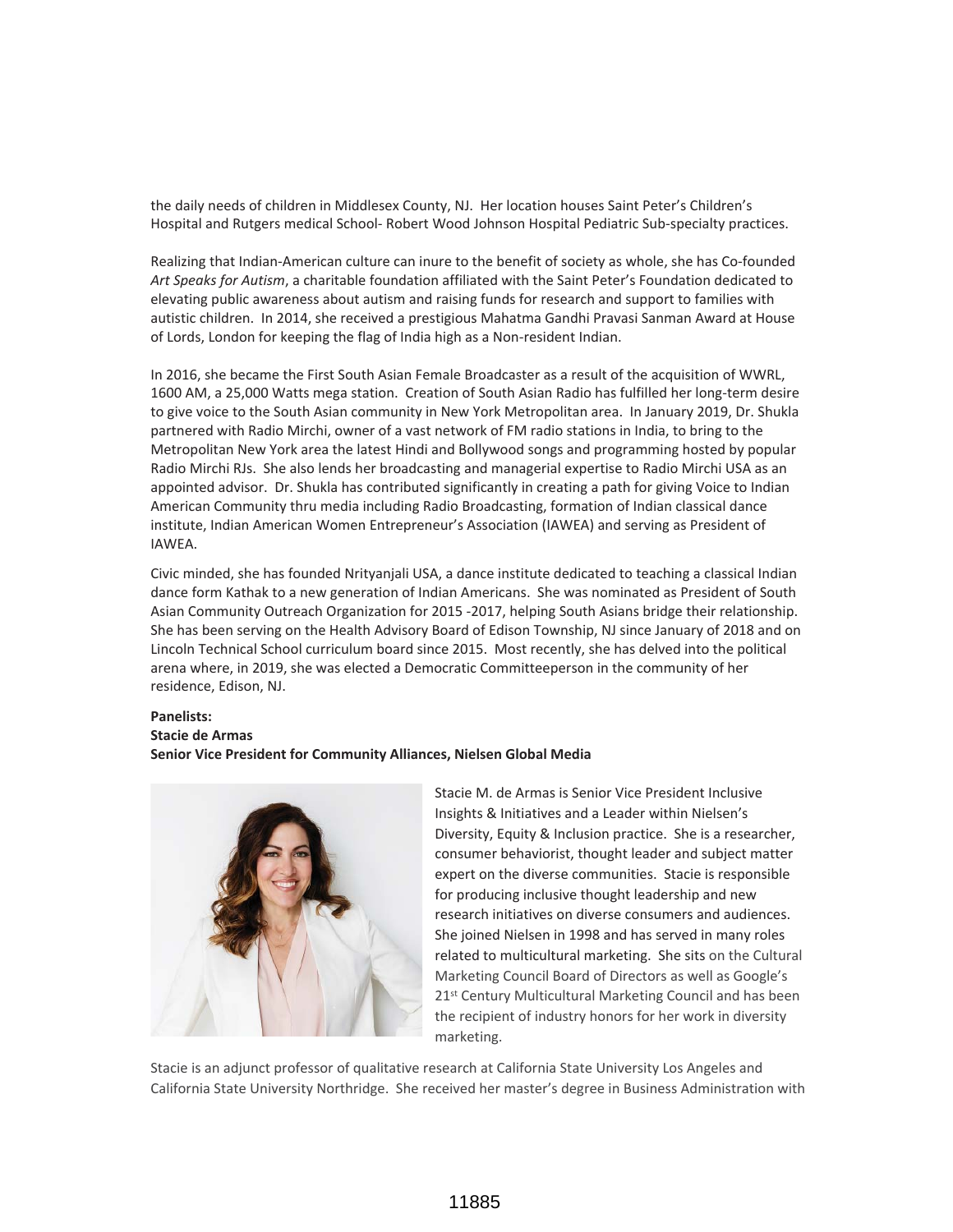a focus on marketing from Texas A & M. Stacie is first generation Cubana and lives in Los Angeles with her two children.

### **Jon Miller**

#### **Vice President, Audience Insights, Nielsen Global Media**

Jon Miller oversees the entirety of Nielsen's interactions, insights and tools designed for radio programmers and content creators. He's been with Nielsen for nearly twenty years working with both radio and local TV clients, and previously worked for both iHeartMedia & Westwood One both on and off the air.

#### **PANEL: INCREASING ACCESS TO ADVERTISING FOR DIVERSE MEDIA OWNERS**

### **Moderators: Sherman Kizart Managing Director and Founder, Kizart Media Partners Member, Access to Capital Working Group, ACDDE**



telecom industry.

Sherman K. Kizart is founder and managing director of Kizart Media Partners, Inc. (KMP, Inc.). The company he launched in 2008 is a national media sales and marketing consulting firm headquartered in Chicago, Illinois that partners with clients to generate greater sales that focus on revenue opportunities for urban targeted media platforms.

Kizart has acquired his expert knowledge from over 20 years of experience as a marketing specialist. He is one of the leading advocates and authorities in the U.S. on urban radio and multicultural media strategies and tactics. Prior to founding KMP, Inc., Kizart worked for Interep, Inc. as senior vice president and director of urban radio. He is recognized for his experience in the media and

Kizart Media Partners owns the intellectual property, Power of Urban Radio Forum (PURF). PURF works in partnership with the National Association of Black Owned Broadcasters in Washington, D.C. Executives responsible for planning and placing more than \$50 billion in measured media attended PURF, including advertising agency media directors, global media agency planners, and chief marketing officers of major corporations. Kizart was named Multicultural Entrepreneur of the Week by the Minority Media and Telecommunications Council.

Kizart serves as an urban sales and marketing expert to the industry's leading advocacy organizations, including the Radio Advertising Bureau, National Association of Broadcasters, and National Association of Black Owned Broadcasters. He is the Chairman of RADIO INK Magazine's Urban Advisory Council and is seated on the Board of Visitors at the Howard University John H. Johnson School of Communications. He was awarded the radio industry's highest recognition, the Radio Wayne Award. He is an active member of Kappa Alpha Psi Fraternity , Inc. and was recently appointed Chairman of the Corporate Outreach and Strategic Media Partnerships Committee.

Prior to his 15-year stint at Interep, he had a leadership role in the urban sales efforts for some of the country's leading broadcasters including Clear Channel Communications, Hawes-Saunders Broadcasting, Gilliam Communications, and D. Rivers Broadcasting in markets such as New Orleans, Memphis, and Dayton, respectively.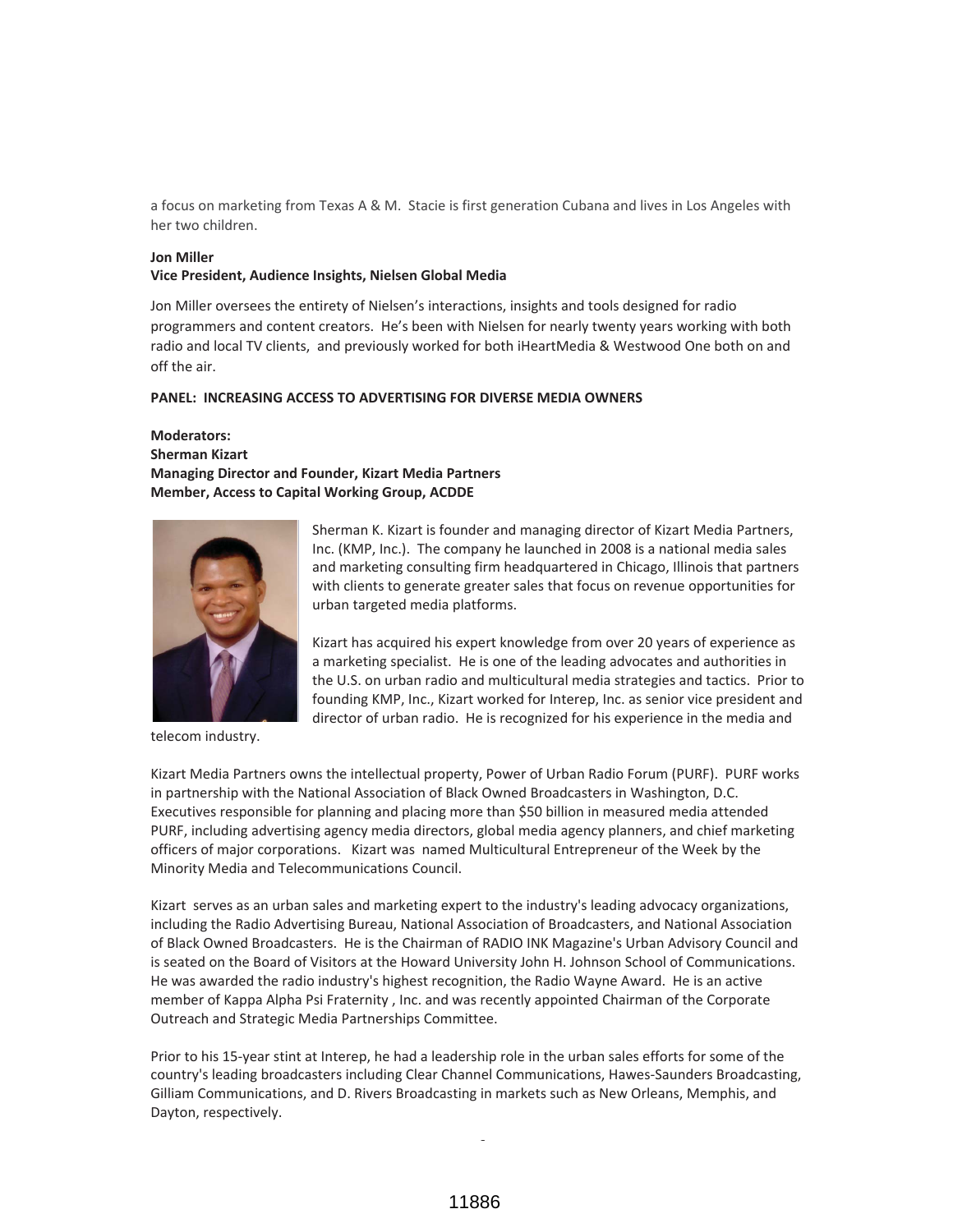A graduate of the University of Mississippi, he is an avid tennis player and enjoys travel. Contact him at shermankizart@att.net.

#### **Raul Alarcón**

**President, CEO and Chairman, Spanish Broadcast System, Inc. Member, Access to Capital Working Group, ACDDE**



Mr. Alarcón joined the Spanish Broadcast System (SBS) in 1983 as an Account Executive and has served as President since 1985 and Chief Executive Officer since 1994. He was elected Chairman of the Board in 1999. Currently, Mr. Alarcón is responsible for the formation and execution of SBS' overall corporate strategy. Under his leadership, the company has grown into a leading Spanish-language multi-media entity complete with top-ranked radio stations in the largest U.S. markets, including the most-listened-to Hispanic station in the world, WSKQ-FM in New York City, as well as LaMusica, the nation's Number One ranked Hispanic digital streaming site and top Hispanic radio mobile app, and a leading live events and experiential platform, SBS Entertainment.

# **Panelists: Bob Wingo Chairman and CEO, Sanders Wingo Advertising**



Bob Wingo joined Sanders\Wingo in 1984. In the decades since, Bob's commitment to authenticity and excellence has fueled the Sanders\Wingo team to expand the agency's presence from El Paso across Texas to Austin, and into regional offices in New York, San Francisco and Los Angeles.

The years he spent devoted to client-side marketing have made him a trusted authority for many current and former clients. He intuitively understands how to match talent and capabilities to client needs. His leadership has been prized by clients like AT&T, Burger King, Chevrolet, KFC, State Farm Insurance, the United States Postal Service and Shell Oil.

Generosity with his knowledge and experience has led to a wealth of

civic involvement and public service over the course of his career. In the 1990s, Texas Governor George W. Bush made Bob a member of the Finance Commission of Texas. In January of 2004, Texas Governor Rick Perry appointed Bob to the Texas Economic Development Corporation Board, where he served as Chairman. Governor Perry also appointed Bob to a position on the Texas Higher Education Coordinating Board. On a national scale, Bob sat on the board of the Martin Luther King, Jr. Memorial Foundation. Currently, Bob sits on the Board of Las Palmas Del Sol Medical Center, Burrell College Osteopathic Medicine, ROICOM USA Board of Directors, UTEP College of Business and El Paso Community Foundation.

Many organizations have honored Bob for his contributions to the community and to the fields of marketing and advertising. One of the most notable testaments to Bob's leadership has been the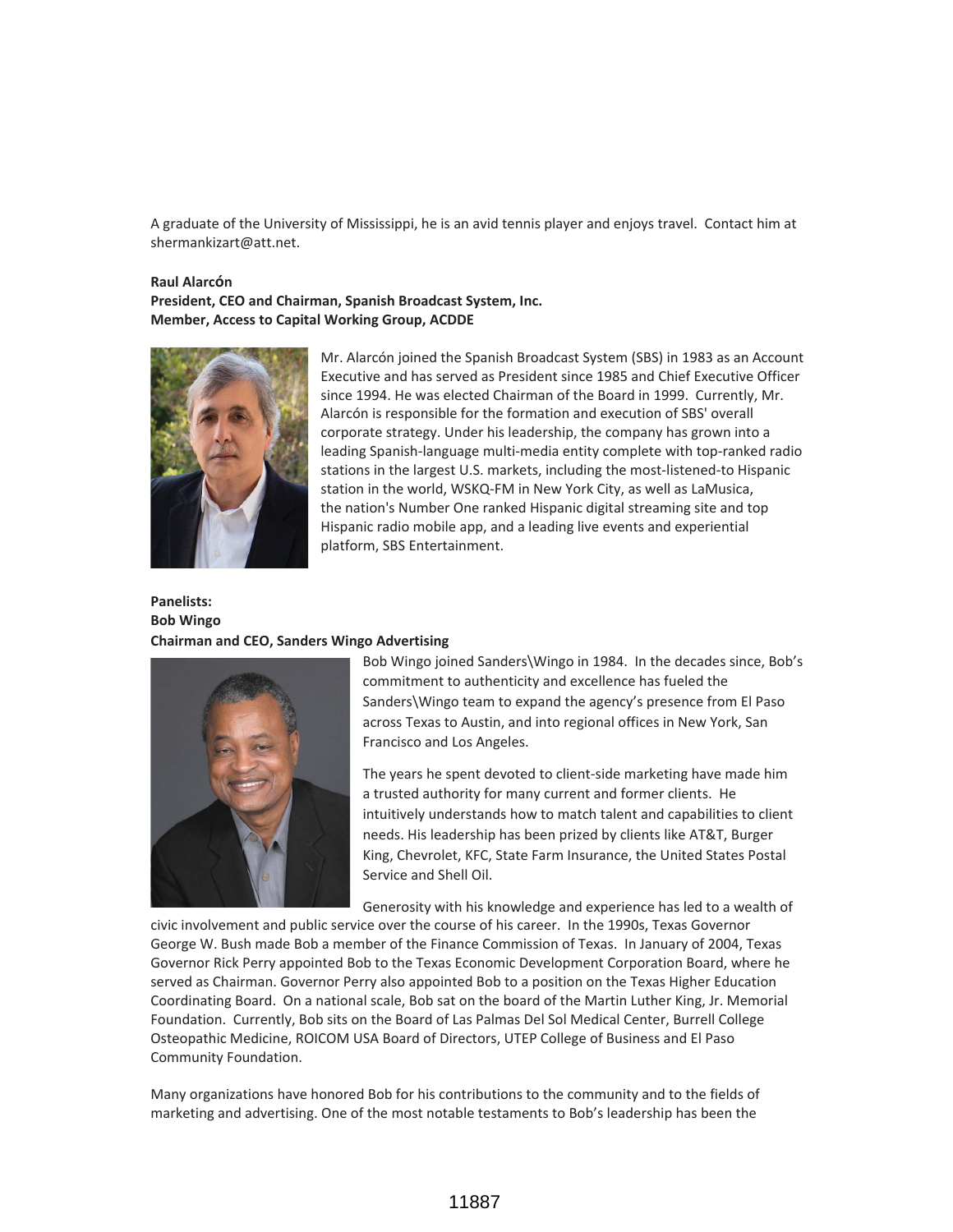recognition of Sanders/Wingo as Black Enterprise 2009 Advertising Agency of the Year. In 2013, The University of Texas at El Paso and its Alumni Association honored Bob Wingo as one of their Distinguished Alumni.

# **A. Curtis Farrow CEO and Founder, Irving Street Rep, Inc.**



A. Curtis Farrow has just returned from Johannesburg, South Africa where he was awarded the Global Marketplace Award, "Acknowledging his Outstanding Leadership and Global Impact." Locally, Mr. Farrow has received many honors for his business experience, including a commendation from former Newark Mayor Cory Booker in 2011 and former Mayor Sharpe James in 2005, who proclaimed June 17, 2005, as *A. Curtis Farrow Day*. In 2009, he was named Man of the Year by the Christian Times and has received a commendation from the Manhattan Borough President and the Public Advocate Award for New York City.

He is internationally known as the producer of the McDonald's Gospelfest, which he has directed and produced for 20 years. Under his direction McDonald's Gospelfest has become the preeminent gospel event in the nation and has garnered him two Emmy awards and ten nominations. Mr.

Farrow was responsible for the organization, planning and execution of the homegoing services for the late Whitney Houston and most recently he produced the homegoing services for the late Aretha Franklin, which were viewed around the world.

Mr. Farrow serves as CEO of Irving Street Rep., Inc, A Marketing and Public Relations agency whose clients have included McDonald's, Dupont, Family Federation, and Essex County College.

### **Doug Ray CEO Media, dentsu Americas**



Doug Ray is CEO, Dentsu Media with responsibility for its media agencies and platforms across the Americas, including Carat, iProspect and dentsu X.

Doug was named CEO in 2019 after serving as dentsu's first President of Product and Innovation. In that role, he led the development and implementation of dentsu's product suite, including the integration of Merkle's M1 platform, which now underpins dentsu's entire media organization.

Previously, Doug served as Carat US CEO, where he led the agency's transformational growth, doubling revenue by partnering with some of the world's most iconic brands. Doug served as Carat's first Global President

from 2012 to 2015, during which time Carat was named *Campaign* Global Network of the Year, *Adweek* Agency of the Year, *MediaPost* Agency of the Year and *Advertising Age* Agency A-List, and was consistently ranked Number 1 within *RECMA's* Qualitative Agency Assessment.

Doug has been recognized as an *Adweek* Media Executive of the Year, *Advertising Age* Media Maven, and *Internationalist* Agency Innovator and Legend & Leader.